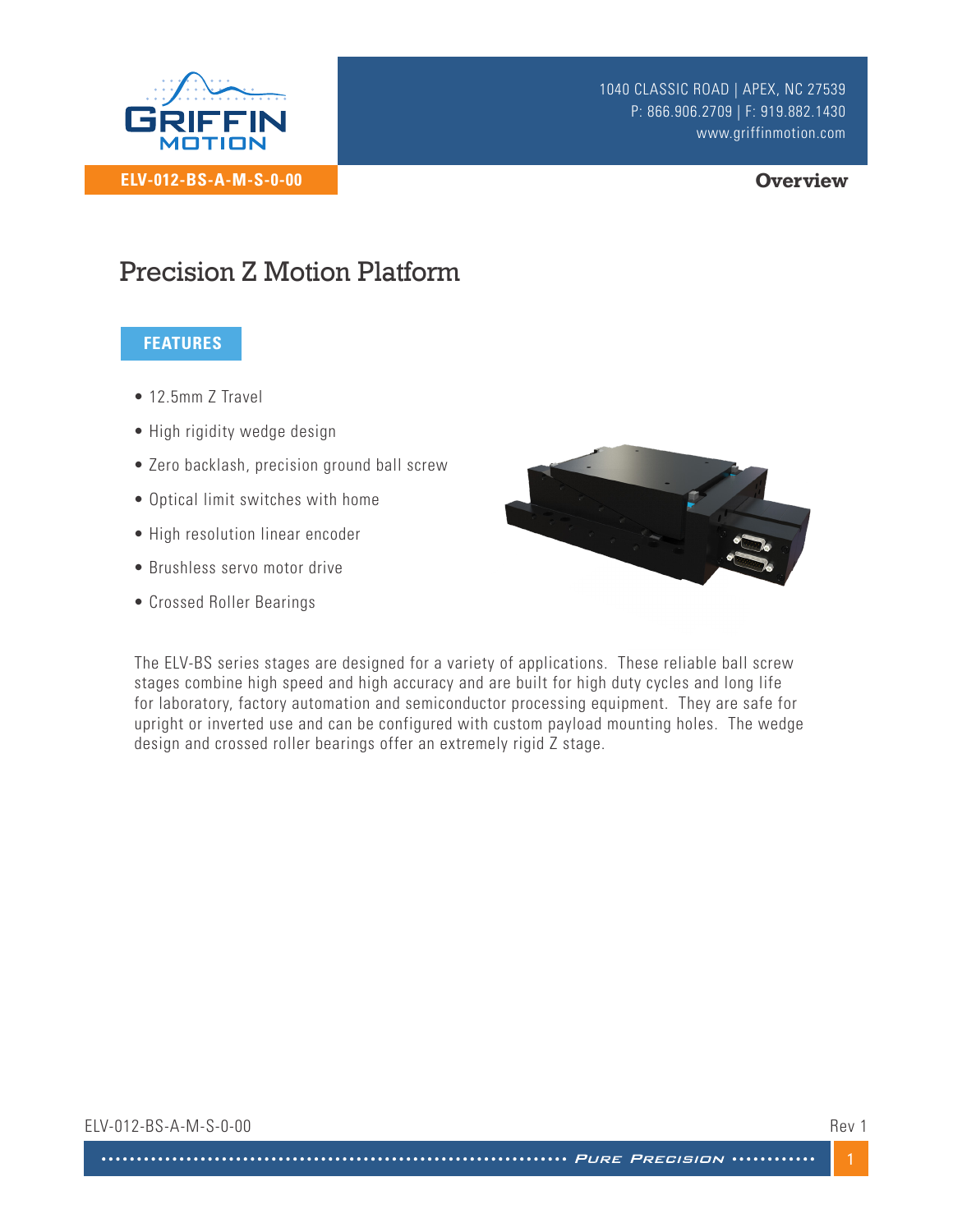

1040 CLASSIC ROAD | APEX, NC 27539 P: 866.906.2709 | F: 919.882.1430 www.griffinmotion.com

### **Motion Specifications**

## Product Specifications

| <b>Encoder Output</b>          | A quad B, index |
|--------------------------------|-----------------|
| Force X (N)                    | 100             |
| Force Y (N)                    | 100             |
| Force Z (N)                    | 100             |
| Height (mm)                    | 66              |
| Length (mm)                    | 293             |
| <b>Limit Switches</b>          | Yes             |
| Linear Accuracy (µm)           | 5               |
| Linear Encoder Resolution (µm) | 0.1             |
| Linear Repeatability (µm)      | 1               |
| Linear Velocity (mm/s)         | 35              |
| Moment X (N·m)                 | 5               |
| Moment Y (N·m)                 | 5               |
| Moment Z (N·m)                 | 5               |
| Moving Mass Z (kg)             | 1.7             |
| $Pitch +/- (arc-sec)$          | 10              |
| Screw Lead (mm)                | $\mathcal{P}$   |
| Stage Mass (kg)                | 6.00            |
| Width (mm)                     | 165             |
| Yaw +/- (arc-sec)              | 10              |



# Part Number Description

| ELV       | <b>ELV Series</b>                            |
|-----------|----------------------------------------------|
| 012       | 12.5mm Travel                                |
| <b>BS</b> | <b>Ball Screw Drive</b>                      |
| A         | Brushless Servo Motor                        |
| M         | 0.1µm Linear SS Scale                        |
| S         | <b>Standard Precision</b>                    |
| $\cap$    | No Additional Options                        |
| NU        | <b>Standard Product</b><br>(Call for custom) |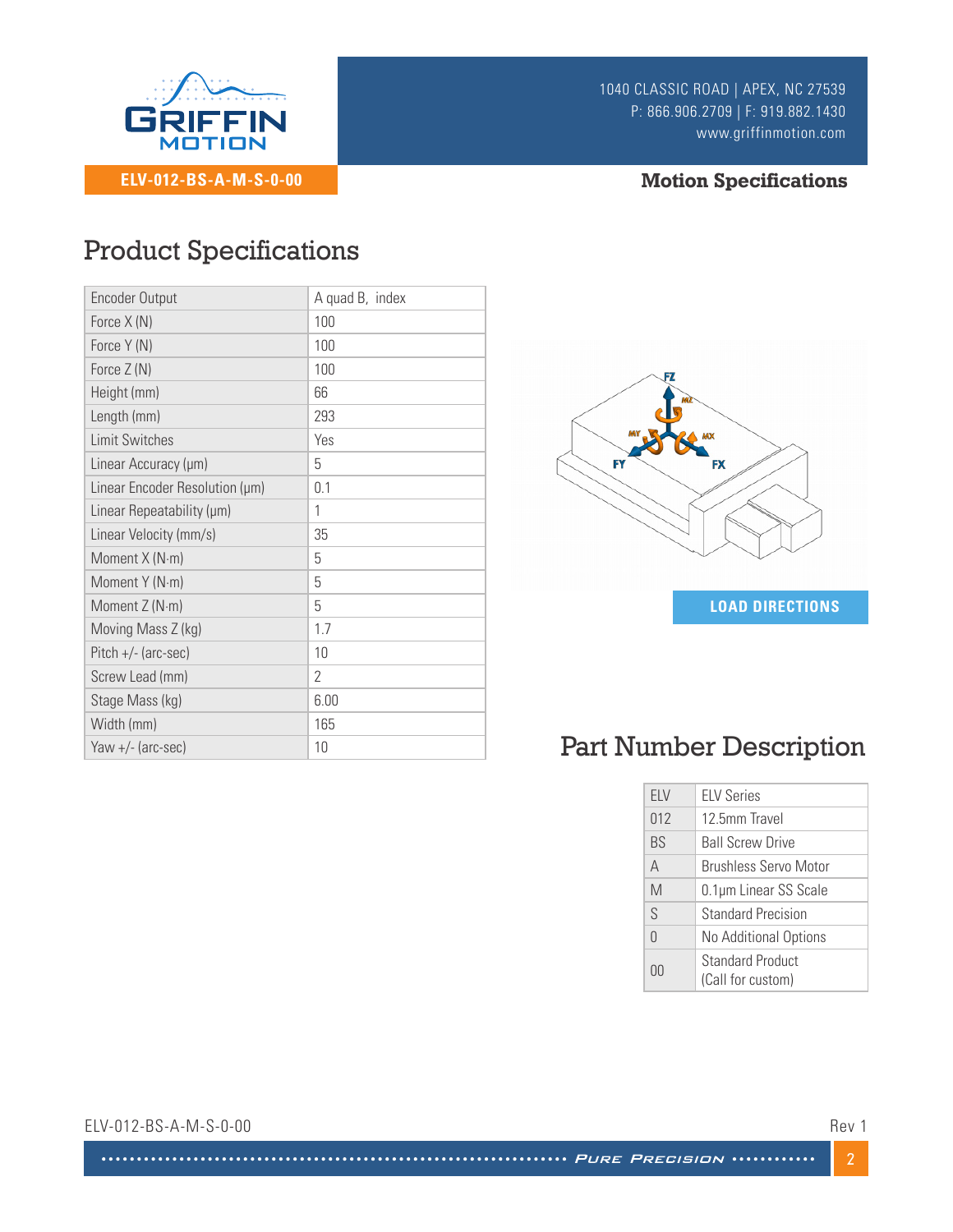1040 CLASSIC ROAD | APEX, NC 27539 P: 866.906.2709 | F: 919.882.1430 www.griffinmotion.com



**ELV-012-BS-A-M-S-0-00**

### **Mechanical Specifications**



ELV-012-BS-A-M-S-0-00 Rev 1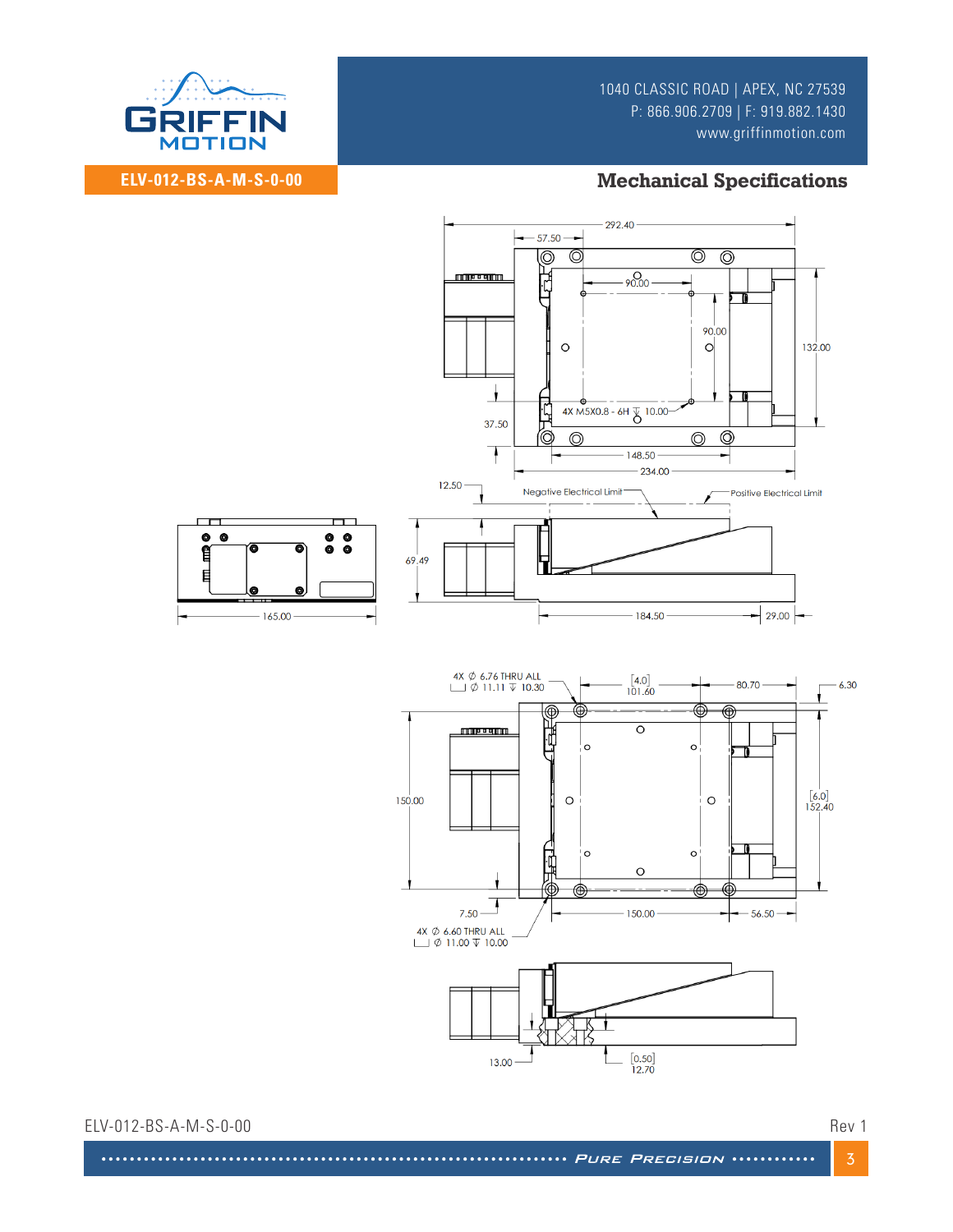

**ELV-012-BS-A-M-S-0-00**

1040 CLASSIC ROAD | APEX, NC 27539 P: 866.906.2709 | F: 919.882.1430 www.griffinmotion.com

#### **Electrical Pinout**

| Feedback Connector (DSUB26HD MALE) |               |  |
|------------------------------------|---------------|--|
| <b>DSUB26HD PIN</b>                | NAME +5V      |  |
| 1                                  | $+5V$         |  |
| $\overline{2}$                     | $A+$          |  |
| 3                                  | $B+$          |  |
| 4                                  | $Z+$          |  |
| 5                                  | $LIM+$        |  |
| 6                                  | *             |  |
| 7                                  | $\ast$        |  |
| 8                                  | *             |  |
| 9                                  | $\ast$        |  |
| 10                                 | *             |  |
| 11                                 | A-            |  |
| 12                                 | $B -$         |  |
| 13                                 | Z-            |  |
| 14                                 | LIM-          |  |
| 15                                 | *             |  |
| 16                                 | $\ast$        |  |
| 17                                 | *             |  |
| 18                                 | $\ast$        |  |
| 19                                 | <b>GND</b>    |  |
| 20                                 | <b>HALL A</b> |  |
| 21                                 | <b>HALL B</b> |  |
| 22                                 | <b>HALL C</b> |  |
| 23                                 | $\star$       |  |
| 24                                 | $\ast$        |  |
| 25                                 | *             |  |
| 26                                 | *             |  |
| * Reserved                         |               |  |



| Motor Connector (DSUB9 MALE) |                |  |
|------------------------------|----------------|--|
| <b>DSUB9 PIN</b>             | <b>NAME</b>    |  |
|                              |                |  |
| 2                            | $\ast$         |  |
| $\overline{3}$               | $\ast$         |  |
| 4                            | $\ast$         |  |
| $\overline{5}$               |                |  |
| 6                            | <b>PHASE A</b> |  |
|                              | <b>PHASE B</b> |  |
| 8                            | <b>PHASE C</b> |  |
| 9                            | $\ast$         |  |
| * Reserved                   |                |  |

ELV-012-BS-A-M-S-0-00